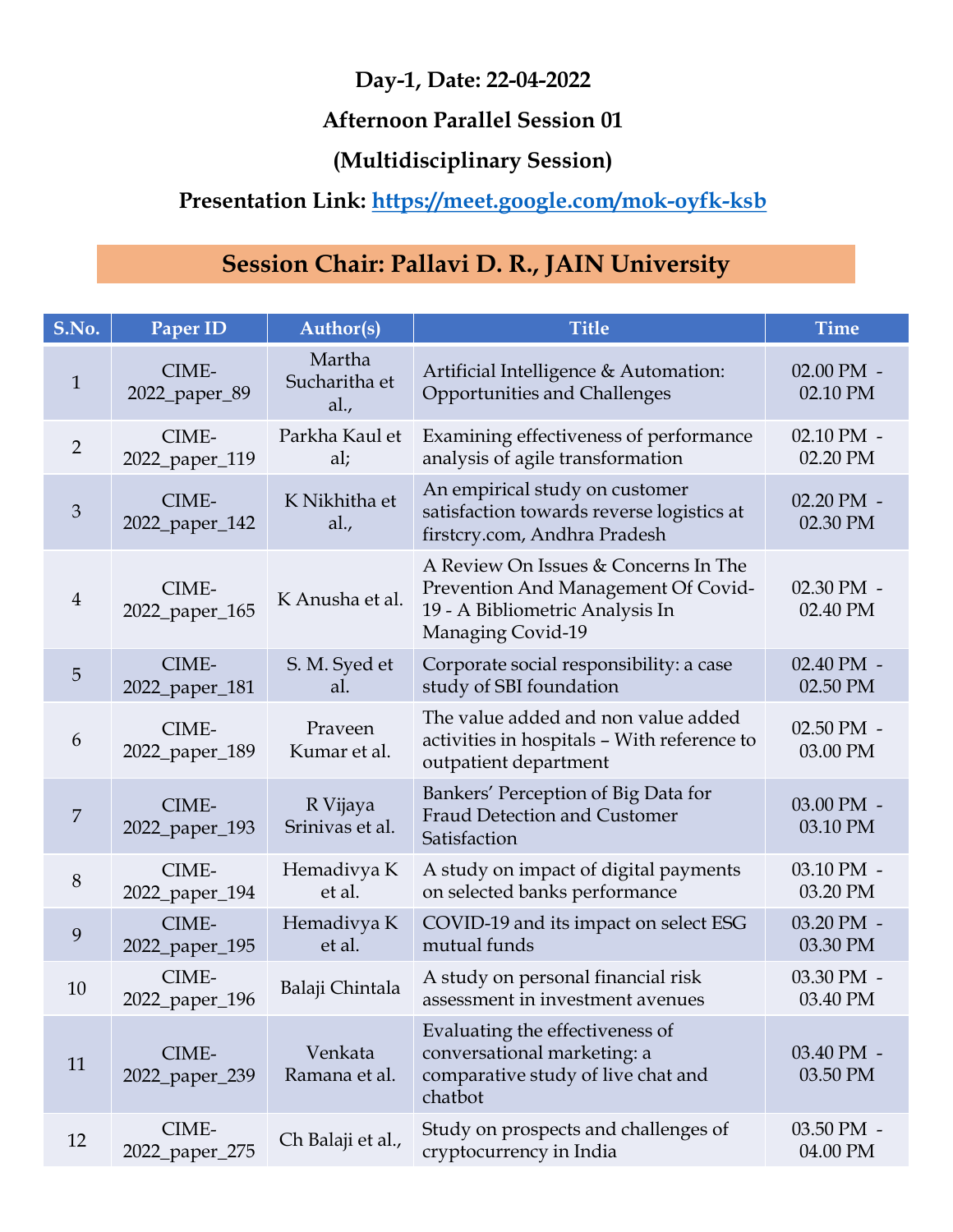#### Afternoon Parallel Session 02

## (Multidisciplinary Session)

## Presentation Link: https://meet.google.com/twm-roak-vcc

|                |                         |                                                | Day-1, Date: 22-04-2022                                                                                                                                              |                            |
|----------------|-------------------------|------------------------------------------------|----------------------------------------------------------------------------------------------------------------------------------------------------------------------|----------------------------|
|                |                         |                                                | <b>Afternoon Parallel Session 02</b>                                                                                                                                 |                            |
|                |                         |                                                | (Multidisciplinary Session)                                                                                                                                          |                            |
|                |                         |                                                | Presentation Link: https://meet.google.com/twm-roak-vcc                                                                                                              |                            |
|                |                         |                                                | Session Chair: Dr. S. Viji, Kalasalingam Academy of Research & Education                                                                                             |                            |
|                |                         |                                                |                                                                                                                                                                      |                            |
| S.No.          | Paper ID                | <b>Author(s)</b>                               | <b>Title</b>                                                                                                                                                         | <b>Time</b>                |
| $\mathbf{1}$   | CIME-<br>2022_paper_201 | Deepa<br><b>Thangam Geeta</b><br>Shetty et al. | Issues and Challenges faced by Micro,<br>Small and Medium Enterprises after<br>Goods and Services Tax Implementation                                                 | $02.00$ PM $-$<br>02.10 PM |
| $\overline{2}$ | CIME-<br>2022_paper_245 | M. Kishore<br>Babu et al.                      | Experience of audience while watching<br>movies in Theatres Vs OTT                                                                                                   | 02.10 PM -<br>02.20 PM     |
| $\mathfrak{Z}$ | CIME-<br>2022_paper_248 | A. Srikanth et<br>al.                          | Impact of influencer marketing on<br>automobile industry                                                                                                             | 02.20 PM -<br>02.30 PM     |
| 4              | CIME-<br>2022_paper_249 | T. Sai Surya<br>Teja et al.                    | Determinants of brand switching<br>behavior: A selective study in the<br>telecom industry                                                                            | 02.30 PM -<br>02.40 PM     |
| 5              | CIME-<br>2022_paper_250 | Ch. Balaji                                     | HR challenges in the public sector                                                                                                                                   | 02.40 PM -<br>02.50 PM     |
| 6              | CIME-<br>2022_paper_256 | Ch.Blessy et al.,                              | Mediating effect of employee<br>behaviour in relationship between<br>leadership and work life balance                                                                | 02.50 PM -<br>03.00 PM     |
| $\overline{7}$ | CIME-<br>2022_paper_257 | J. Venkata<br>Ramana et al.                    | Gap analysis on existing packages of<br>unordered categorical and ordered<br>categorical data                                                                        | 03.00 PM -<br>03.10 PM     |
| $8\,$          | CIME-<br>2022_paper_259 | Durgaprasad et<br>al.                          | Analysis of Company Sickness with<br>Altmans Z Score with reference to<br>Gayathri Sugar Limited                                                                     | 03.10 PM -<br>03.20 PM     |
| 9              | CIME-<br>2022_paper_260 | Chanduanvesh<br>et al.,                        | Gap analisis on existing packages of<br>descriptive statistics                                                                                                       | 03.20 PM -<br>03.30 PM     |
| 10             | CIME-<br>2022_paper_261 | Paladugu<br>Sravani et al.                     | A Study on Influence of GATI SHAKTI<br><b>SCHEME On Enhancement of</b><br>Operational Efficiency of MSME's -<br>(Entrepreneur Perception) - Andhra<br>Pradesh, India | 03.30 PM -<br>03.40 PM     |
| 11             | CIME-<br>2022_paper_264 | Bindu Madhavi<br>et al.                        | A study on perception of students<br>towards e-learning                                                                                                              | 03.40 PM -<br>03.50 PM     |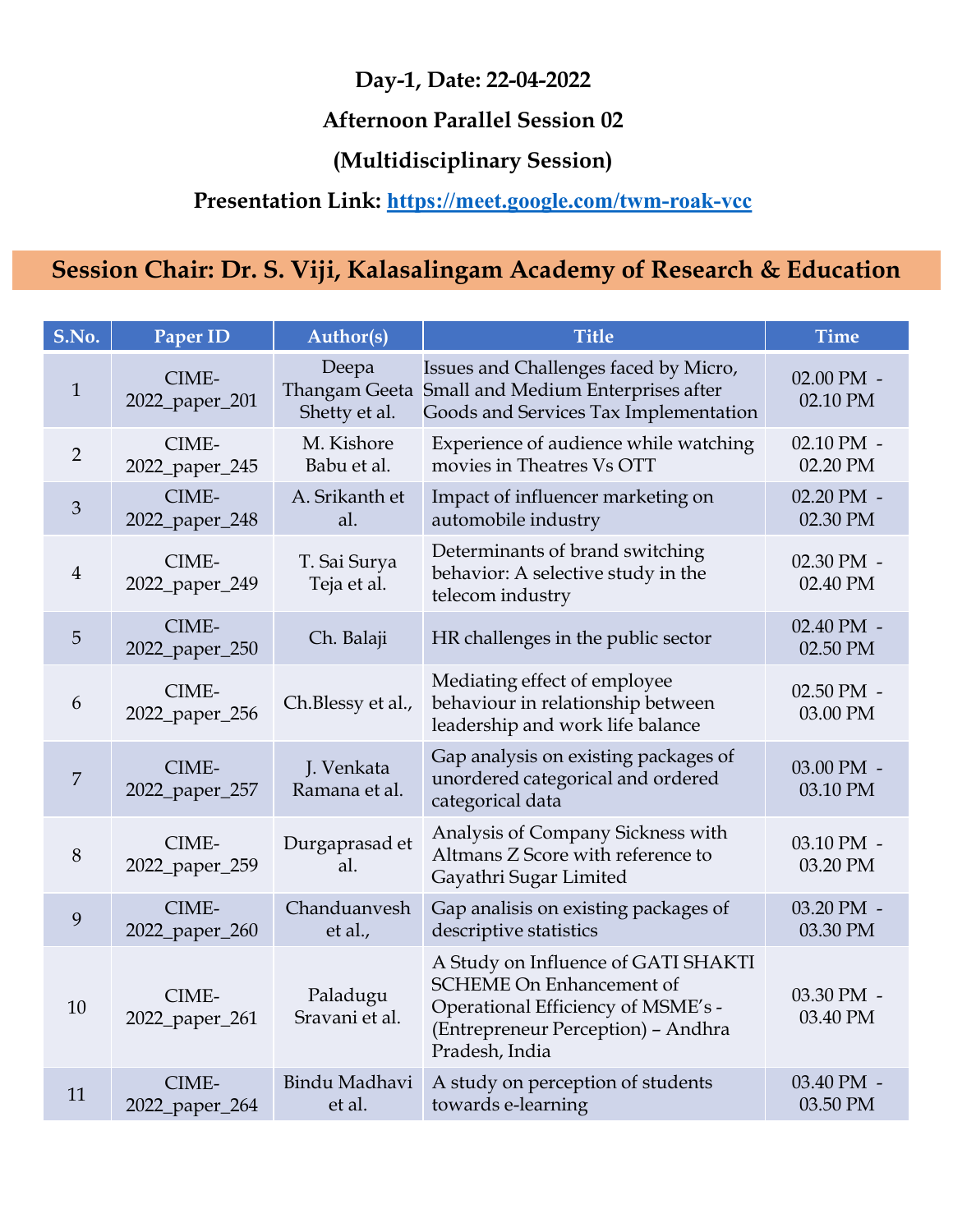#### Afternoon Parallel Session 03

# (Design Engineering Session)

# Presentation Link: https://meet.google.com/xwn-fcpn-etw

|                 |                         |                             | Day-1, Date: 22-04-2022                                                                                                             |                        |
|-----------------|-------------------------|-----------------------------|-------------------------------------------------------------------------------------------------------------------------------------|------------------------|
|                 |                         |                             | <b>Afternoon Parallel Session 03</b>                                                                                                |                        |
|                 |                         |                             | (Design Engineering Session)                                                                                                        |                        |
|                 |                         |                             | Presentation Link: https://meet.google.com/xwn-fcpn-etw                                                                             |                        |
|                 |                         |                             |                                                                                                                                     |                        |
|                 |                         |                             | Session Chair: Dr. Syed Altaf Hussain, RGMCET Nandyal                                                                               |                        |
| S.No.           | Paper ID                | <b>Author(s)</b>            | <b>Title</b>                                                                                                                        | <b>Time</b>            |
| $\mathbf{1}$    | CIME-<br>2022_paper_145 | Sultan Singh et<br>al.      | Modelling and analysis of four wheeler<br>chassis in static structural module and<br>its material research                          | 02.00 PM -<br>02.10 PM |
| $\overline{2}$  | CIME-<br>2022_paper_147 | Umarov A. et.<br>al.        | Features of parameters of a pair of rolls                                                                                           | 02.10 PM -<br>02.20 PM |
| 3               | CIME-<br>2022_paper_150 | Prasanthi<br>Yeddula et al. | Self-charging foldable bicycle                                                                                                      | 02.20 PM -<br>02.30 PM |
| 4               | CIME-<br>2022_paper_171 | Rakhimov et al.             | Determination of the support reaction<br>forces of the feeding mechanism of a<br>multi-operation machine                            | 02.30 PM -<br>02.40 PM |
| $5\overline{)}$ | CIME-<br>2022_paper_174 | Sireesha et al.,            | Multi-spoke car alloy wheel design<br>and performance evaluation                                                                    | 02.40 PM -<br>02.50 PM |
| 6               | CIME-<br>2022_paper_186 | Jaykumar et<br>al.          | Design, modelling and manufacturing<br>of hydraulic fixture for multiple<br>mechanical operations with automated<br>clamping system | 02.50 PM -<br>03.00 PM |
| 7               | CIME-<br>2022_paper_212 | Vasanth Kumar<br>et al.     | Modeling and structural analysis of<br>rocker-bogie mounted with suspension                                                         | 03.00 PM -<br>03.10 PM |
| 8               | CIME-<br>2022_paper_219 | Gaurav Bore et<br>al.       | Review on the study of designs and<br>development of advance mechanisms<br>used in gear hobbing machine.                            | 03.10 PM -<br>03.20 PM |
| 9               | CIME-<br>2022_paper_221 | Aremanda<br>Pradeep et al.  | Expert system for condition<br>monitoring and fault diagnosis of<br>turbine rotor system in a sugar plant                           | 03.20 PM -<br>03.30 PM |
| 10              | CIME-<br>2022_paper_232 | Sourav et al.               | Energy harvesting potential of a<br>diamond-shaped oscillator in FIV<br>environment                                                 | 03.30 PM -<br>03.40 PM |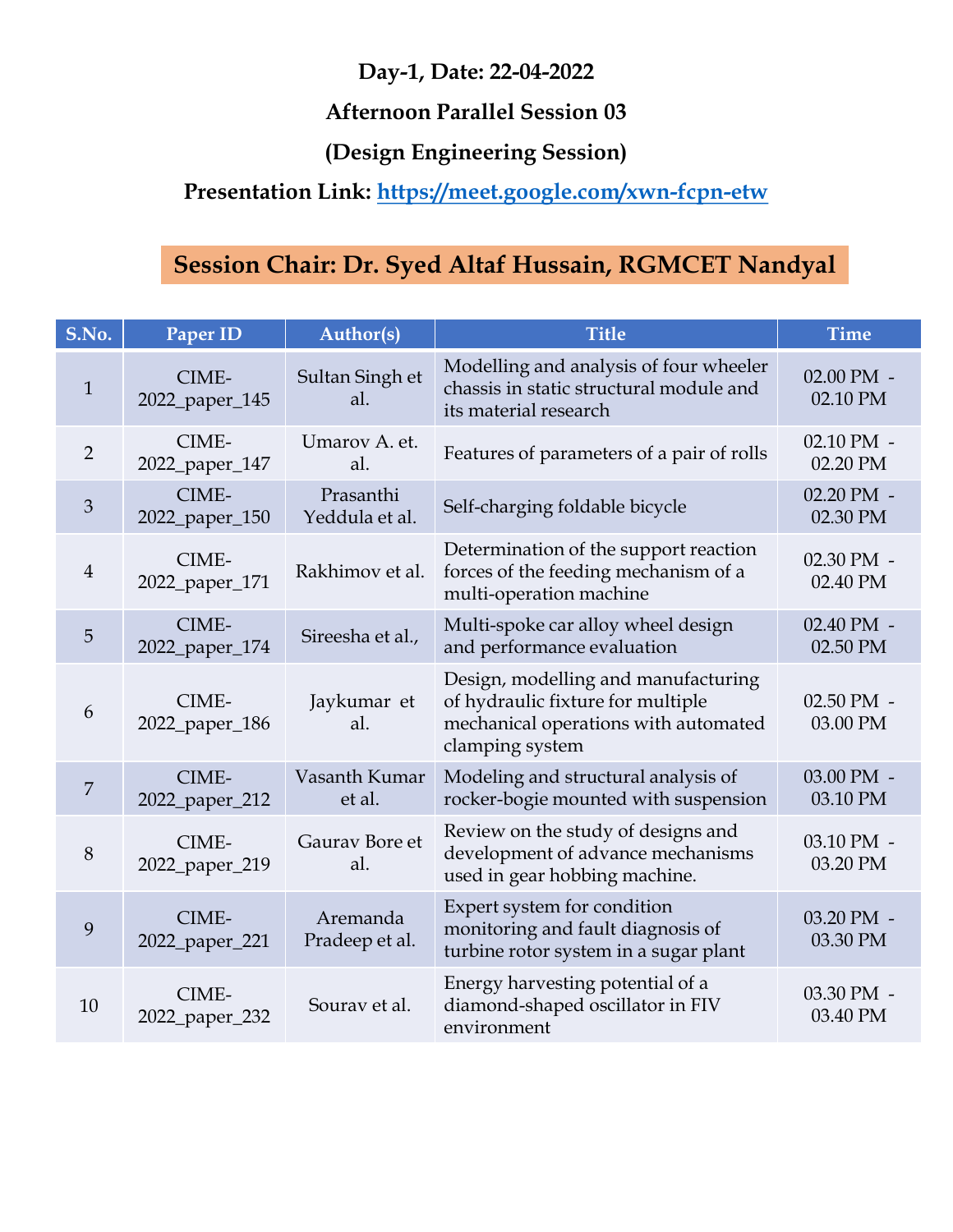#### Afternoon Parallel Session 04

#### Thermal and Fluid Science

## Presentation Link: https://meet.google.com/vpu-rsiz-azz

|                |                                                                                             |                                     | Day-1, Date: 22-04-2022<br><b>Afternoon Parallel Session 04</b>                                                                                  |                        |  |
|----------------|---------------------------------------------------------------------------------------------|-------------------------------------|--------------------------------------------------------------------------------------------------------------------------------------------------|------------------------|--|
|                | <b>Thermal and Fluid Science</b><br>Presentation Link: https://meet.google.com/vpu-rsiz-azz |                                     |                                                                                                                                                  |                        |  |
|                | Session Chair: Dr. Tikendra Nath Verma, MANIT Bhopal                                        |                                     |                                                                                                                                                  |                        |  |
| S.No.          | Paper ID                                                                                    | <b>Author(s)</b>                    | <b>Title</b>                                                                                                                                     | <b>Time</b>            |  |
| $\mathbf{1}$   | CIME-<br>2022_paper_47                                                                      | Syed Alay<br>Hashim et al.          | Design of Smooth Supersonic Nozzle<br>profile using method of characteristics                                                                    | 02.00 PM -<br>02.10 PM |  |
| $\overline{2}$ | CIME-<br>2022_paper_83                                                                      | Amira Gharbi                        | The antioxidant activity and the anti-<br>corrosion action of the extract of the<br>rubber leaves (Ficus elastica) of<br>Algeria.                | 02.10 PM -<br>02.20 PM |  |
| 3 <sup>2</sup> | CIME-<br>2022_paper_85                                                                      | Amit Kumar et<br>al.                | Gyrating ion beam driven dust<br>acoustic wave instability in a complex<br>plasma                                                                | 02.20 PM -<br>02.30 PM |  |
| 4              | CIME-<br>2022_paper_175                                                                     | Ashok Kumar<br>Ch. et al.           | Impact of the Reheating Cycle on The<br>Rankine Cycle Efficiency and<br><b>Important in Thermal Applications</b>                                 | 02.30 PM -<br>02.40 PM |  |
| 5              | CIME-<br>2022_paper_199                                                                     | P. Athul et al.                     | Influence of Volute Casing Shape on<br>Centrifugal Compressor Performance                                                                        | 02.40 PM -<br>02.50 PM |  |
| 6              | CIME-<br>2022_paper_204                                                                     | A. Angani et al.                    | Thermal Performance Enhancement on<br>Electric Vehicle Battery with PCM in<br>Hot Temperature                                                    | 02.50 PM -<br>03.00 PM |  |
| 7              | CIME-<br>2022_paper_207                                                                     | Jithin K J et al.                   | Free Convection in a 2D Partially<br>Opened Cavity (AR = 1) with an<br>Internal heated square object                                             | 03.00 PM -<br>03.10 PM |  |
| 8              | CIME-<br>2022_paper_228                                                                     | Narendar G et<br>al.                | CFD study on lift and drag coefficient<br>of a car at various angles of rear<br>diffuser                                                         | 03.10 PM -<br>03.20 PM |  |
| 9              | CIME-<br>2022_paper_234                                                                     | El Bachir<br>Lahmer et al.          | Improvement of the Heat Transfer<br>Quality over a 2-D Backward-Facing<br>Step in the Partitioned Channel using<br>the DMRT-LBM Numerical Method | 03.20 PM -<br>03.30 PM |  |
| 10.            | CIME-<br>2022_paper_247                                                                     | P. Gokul<br>Pruthvi Reddy<br>et al. | A panorama of various biodiesels for<br>compression ignition engines                                                                             | 03.30 PM -<br>03.40 PM |  |
| 11.            | CIME-<br>2022_paper_273                                                                     | Durga Simhana<br>Devi et al.,       | Investigation of performance and<br>emission characteristics using waste<br>plastics oil-Diesel blends                                           | 03.40 PM -<br>03.50 PM |  |
|                |                                                                                             |                                     |                                                                                                                                                  |                        |  |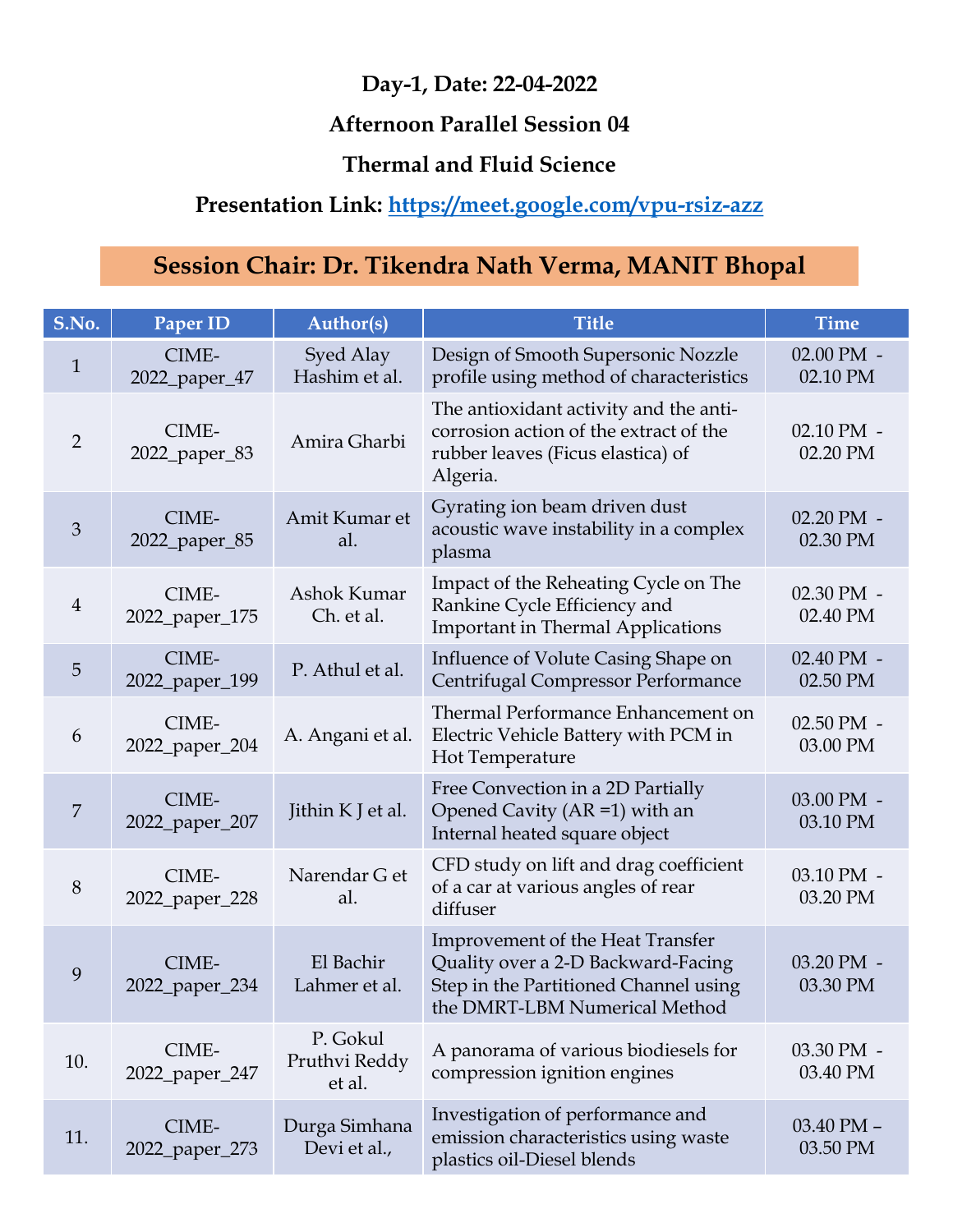#### Afternoon Parallel Session 05

## Presentation Link: http://meet.google.com/ffr-wjif-ynf

# Day-1, Date: 22-04-2022<br>Afternoon Parallel Session 05<br>Computer Applications in Mechanical Engineering<br>resentation Link: http://meet.google.com/ffr-wjif-ynf<br>on Chair: Dr. Prem Kumar Chaurasiya, BIST Bhopal

|                | Day-1, Date: 22-04-2022<br><b>Afternoon Parallel Session 05</b><br><b>Computer Applications in Mechanical Engineering</b><br>Presentation Link: http://meet.google.com/ffr-wjif-ynf |                                   |                                                                                                                                      |                        |  |
|----------------|-------------------------------------------------------------------------------------------------------------------------------------------------------------------------------------|-----------------------------------|--------------------------------------------------------------------------------------------------------------------------------------|------------------------|--|
|                |                                                                                                                                                                                     |                                   | Session Chair: Dr. Prem Kumar Chaurasiya, BIST Bhopal                                                                                |                        |  |
| S.No.          | Paper ID                                                                                                                                                                            | <b>Author(s)</b>                  | <b>Title</b>                                                                                                                         | <b>Time</b>            |  |
| $\mathbf{1}$   | CIME-<br>2022_paper_1                                                                                                                                                               | M. Pavithra et<br>al.,            | A Review of Research in Multi-Robot<br><b>Coordination System</b>                                                                    | 02.00 PM -<br>02.10 PM |  |
| $\overline{2}$ | CIME-<br>2022_paper_10                                                                                                                                                              | A. Ezhumalai<br>et al.            | Simulation of All-terrain Electric<br>vehicle using MATLAB Simulink                                                                  | 02.10 PM -<br>02.20 PM |  |
| $\mathfrak{Z}$ | CIME-<br>2022_paper_15                                                                                                                                                              | Lakshmi<br>Narayana et al.,       | IoT based remote-access Mechatronics<br>lab platform for educational<br>institutions with open API for A.R and<br>ROS implementation | 02.20 PM -<br>02.30 PM |  |
| $\overline{4}$ | CIME-<br>2022_paper_18                                                                                                                                                              | Ibrahim Sabry<br>et al.,          | Balanced Scorecard in Application to<br>Supply Chain Performance in Libyan<br><b>Production Organizations</b>                        | 02.30 PM -<br>02.40 PM |  |
| 5 <sup>5</sup> | CIME-<br>2022_paper_75                                                                                                                                                              | Geeta Rani et<br>al.,             | Developing an Optimal All-Terrain<br>Multi-Purpose Robot                                                                             | 02.40 PM -<br>02.50 PM |  |
| 6              | CIME-<br>2022_paper_84                                                                                                                                                              | Sudhir Kumar<br>Katapalli et al., | A review of additive manufacturing:<br>various techniques, advantages,<br>limitations and applications                               | 02.50 PM -<br>03.00 PM |  |
| $\overline{7}$ | CIME-<br>2022_paper_87                                                                                                                                                              | Sreeram Reddy<br>$G$ et al.,      | Deviation analysis of reverse<br>engineered freeform surface with rapid<br>prototyping                                               | 03.00 PM -<br>03.10 PM |  |
| $8\,$          | CIME-<br>2022_paper_117                                                                                                                                                             | Abhishek<br>Bhandari et al.,      | Material Handling System in Industry<br>4.0: A Review                                                                                | 03.10 PM -<br>03.20 PM |  |
| 9              | CIME-<br>2022_paper_121                                                                                                                                                             | Pawan Kumar<br>Agrawal et al.,    | A review on techniques and<br>applications of 3D printing                                                                            | 03.20 PM -<br>03.30 PM |  |
| 10             | CIME-<br>2022_paper_166                                                                                                                                                             | N.Rishikanth et<br>al.            | Design and Analysis of a "COTTON<br>PICKING ROBOT"                                                                                   | 03.30 PM -<br>03.40 PM |  |
| 11             | CIME-<br>2022_paper_214                                                                                                                                                             | Revu Krishna<br>et al.            | Performance of waste plastics oil<br>biodiesel with diesel blends biodiesel<br>for light duty engine                                 | 03.40 PM -<br>03.50 PM |  |
| 12             | CIME-<br>2022_paper_266                                                                                                                                                             | Nandni Sharma<br>et al.           | Medium altitude aerial vehicle winglet<br>modelling and analysis                                                                     | 03.50 PM -<br>04.00 PM |  |